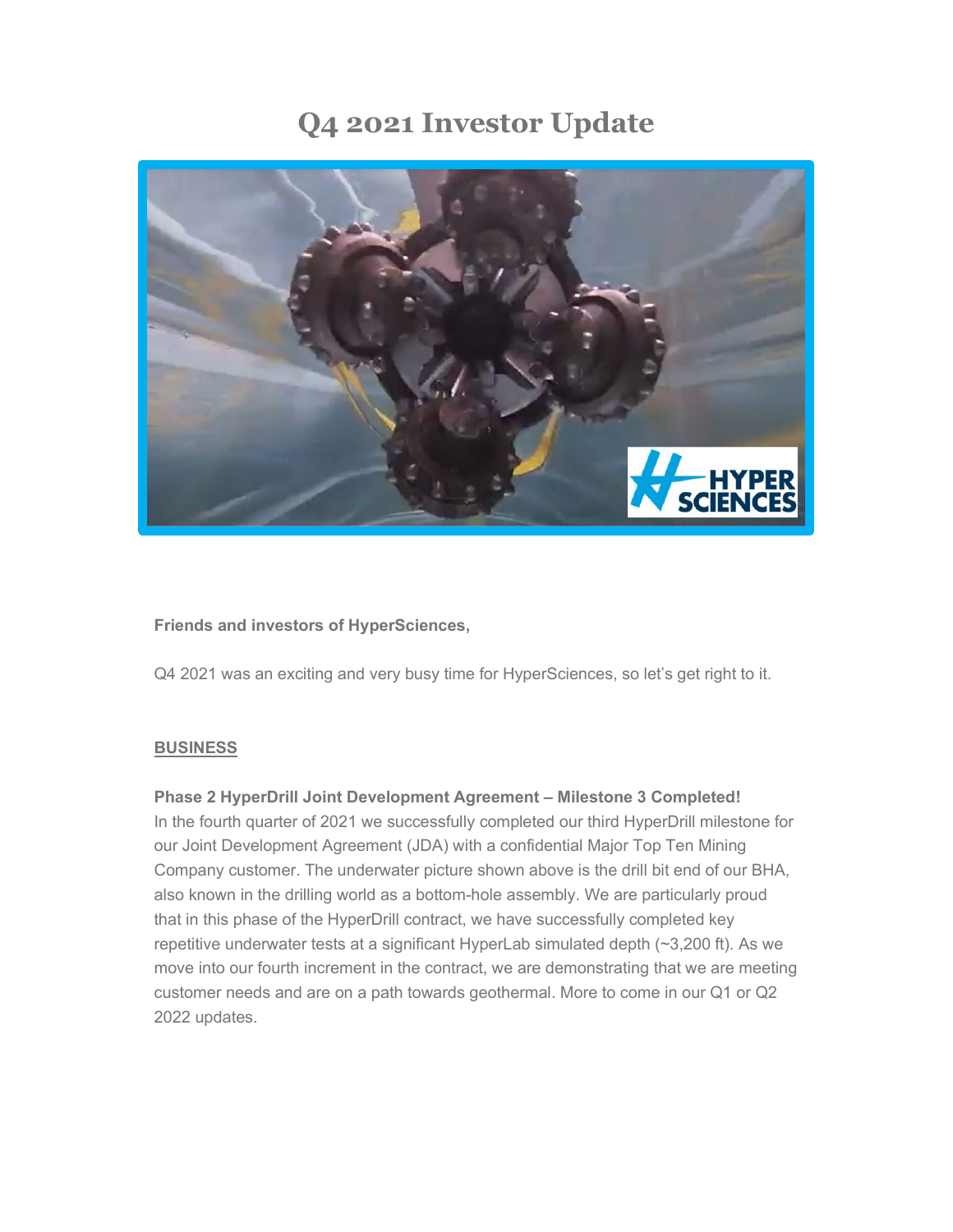# **FINANCE**

# **Reg D SAFE Financing Round Closed**

Thank you to all who invested in our SAFE financing round. We closed in excess of \$1M from our accredited investors! In case you missed it, here is the [Video Link](https://youtu.be/DpalqNFsh88) for the HyperSciences Update and SAFE Financing Webinar from December 10, 2021.

# **New Reg CF**

We are working on launching a StartEngine crowdfunding campaign soon. We expect to be live on StartEngine in February, or shortly thereafter, and look forward to giving you a chance to add to your investment. We will send out an update and link when we are live so you can share it with friends and family.

# **HYPERCORE TECHNOLOGY UPDATE**

The third quarter of 2021 saw breakthrough after breakthrough, so much so it seemed like this past quarter could not compare. That said, **the University of Washington Ram Accelerator Lab** still managed to set an all-time thrust record. As we begin the new year, we hope for continued record-setting performance.

# **HyperDrill**

We completed a demonstration for our JDA customer and third parties in December. The purpose of the demo was to show we could increase the shot cadence of our system by a factor of ten. Achieving these jumps in capability is necessary to realize the HyperDrill tool.

HyperSciences is proud of our progress and the team that made it possible. We look forward to another factor of ten magnitude increase over the coming quarter.

## **Geothermal**

We are in continued talks — and hosting confidential testing visits — with several possible partners and customers to develop and test some of the tools necessary for geothermal exploration and production, including a surface shaft tool. This work is preliminary, but we are excited about the opportunities and this might lead to new contracts and partnerships.

## **Aerospace**

We continue to work with Spaceport America in New Mexico to finalize a lease for repetitive horizontal free-flight tests. We are interested in testing systems that are higher